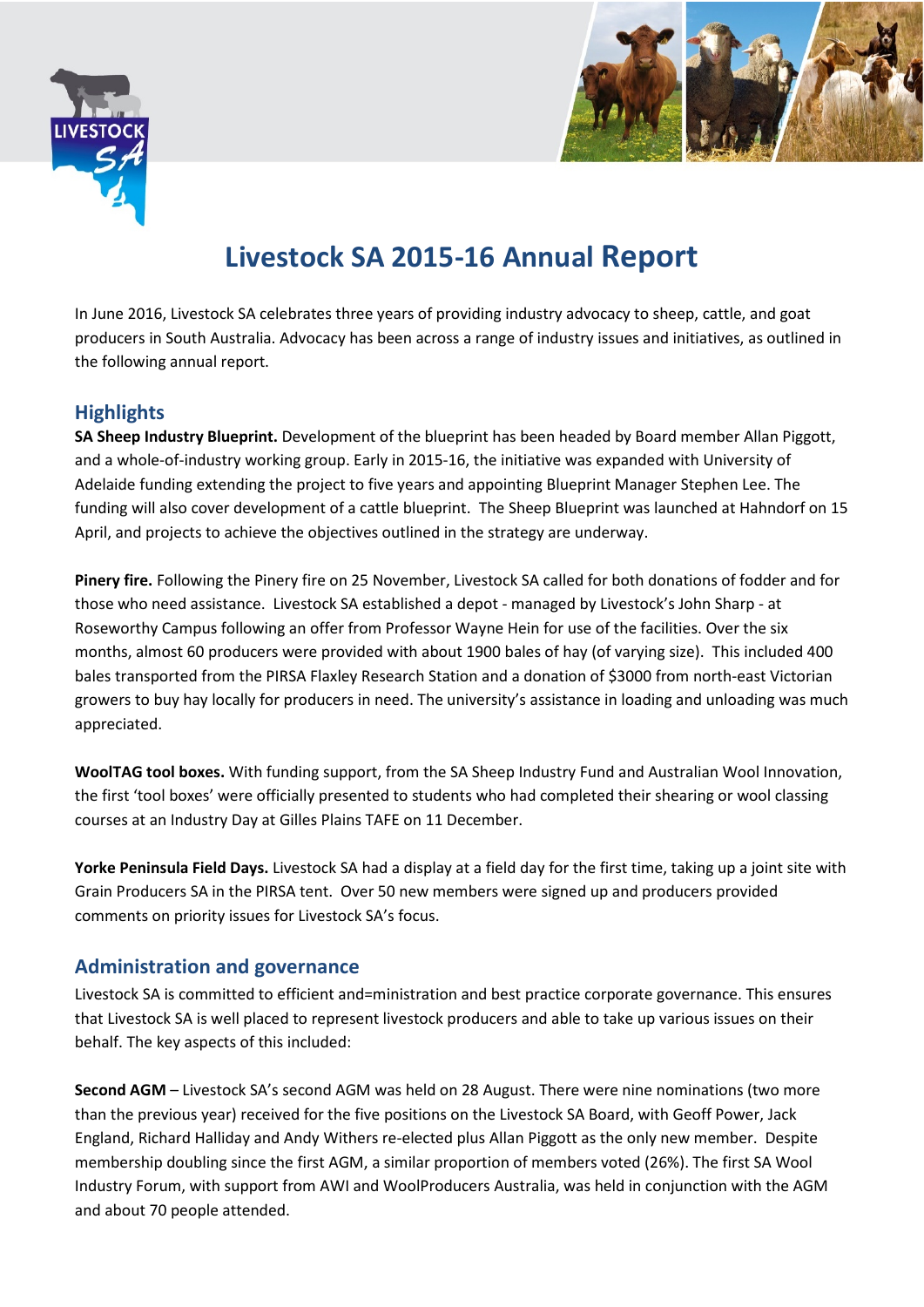**Membership**. As at 30 June 2016, membership numbers were 2,886 (compared with 2,261 12 months ago).

**Regional Input**. Livestock SA now has two strong regional groups – Northern (representing the pastoral region) and Southern, both of which hold regular meetings as well as being present at various functions or asked for input in their own regions. The Southern Region at its functions seek to incorporate an interesting guest speaker, time for policy discussion and the chance to socialise. The feedback from members is that they are striking a good balance.

**Staffing** – Andrew Curtis began work on 1 May as the joint CEO of Livestock SA and SA Dairyfarmers' Association. While Deane Crabb has stepped down as CEO, he remains with Livestock SA as Policy Officer. John Sharp continues to also provide invaluable assistance on an ad hoc basis as the staff workload increases.

**Communication**. Livestock SA continues a solid communication program, aiming to reach members through a variety of venues. Highlights have included good media coverage, including a front page of *The Advertiser* on 26 October "Water Fight: Growing landholder outrage over yet another land grab," with a story and photo of Andy Withers and his dog Tess. Ten media releases were issued, a monthly *Livestock SA News* is distributed to members, and there is a regular monthly column in the *Stock Journal* plus for the AGM a full-page promotion. Livestock SA also operates active Facebook and Twitter accounts with increasing numbers of page likes and followers.

**Funding.** Livestock SA having reliable access to funds remain an issue. Both the SA Sheep and Cattle Advisory Groups approved Livestock SA funding application for the next three years. While this was initially approved by the Minister, when the agreement was drawn up it was only for 12 months.

**Interaction with PPSA**. Livestock SA continues to attend various meetings and functions and to have input as a member of Primary Producers SA (PPSA). During 2015-16, this included PPSA's AGM, PPSA Council meetings, PPSA NRM Committee meetings and quarterly meetings between PPSA and PIRSA.

**National Advocacy**. At the national level, Livestock SA continues to work closely with the national peak livestock bodies through the Livestock SA representatives. WoolProducers Australia held its national meeting in August in the Livestock SA offices, the SheepMeat Council met at Bordertown in February, while the Cattle Council held a Rural Awareness Tour and Forum in the South East in April. There are regular teleconferences to provide updates on issues discussed at national meetings and on specific issues such as RFID.

**Livestock Biosecurity Network**. Emma Rooke as the Livestock Biosecurity Network (LBN) officer for South Australia became a valued staff member in the office as well as promoting Livestock SA when working on biosecurity issues around the State with various groups of producers. Emma resigned and joined Biosecurity SA in December. Disappointingly while LBN is being re-vamped, with a different structure and different funding, a new LBN officer has yet to be appointed for SA.

## **Policy and other issues**

Livestock SA continues to make submissions and provide feedback on behalf of members on a range of livestock-related issues or other issues of importance for members. In 2015-16, this has included:

**Anti-live export advertisements on Adelaide buses.** Following a request from a South-East member, Livestock SA wrote to the Minister of Transport saying these advertisements are both offensive and against the State's interest with the live export trade currently worth over \$70 million per annum to the State. The Minister agreed to pull the advertisements.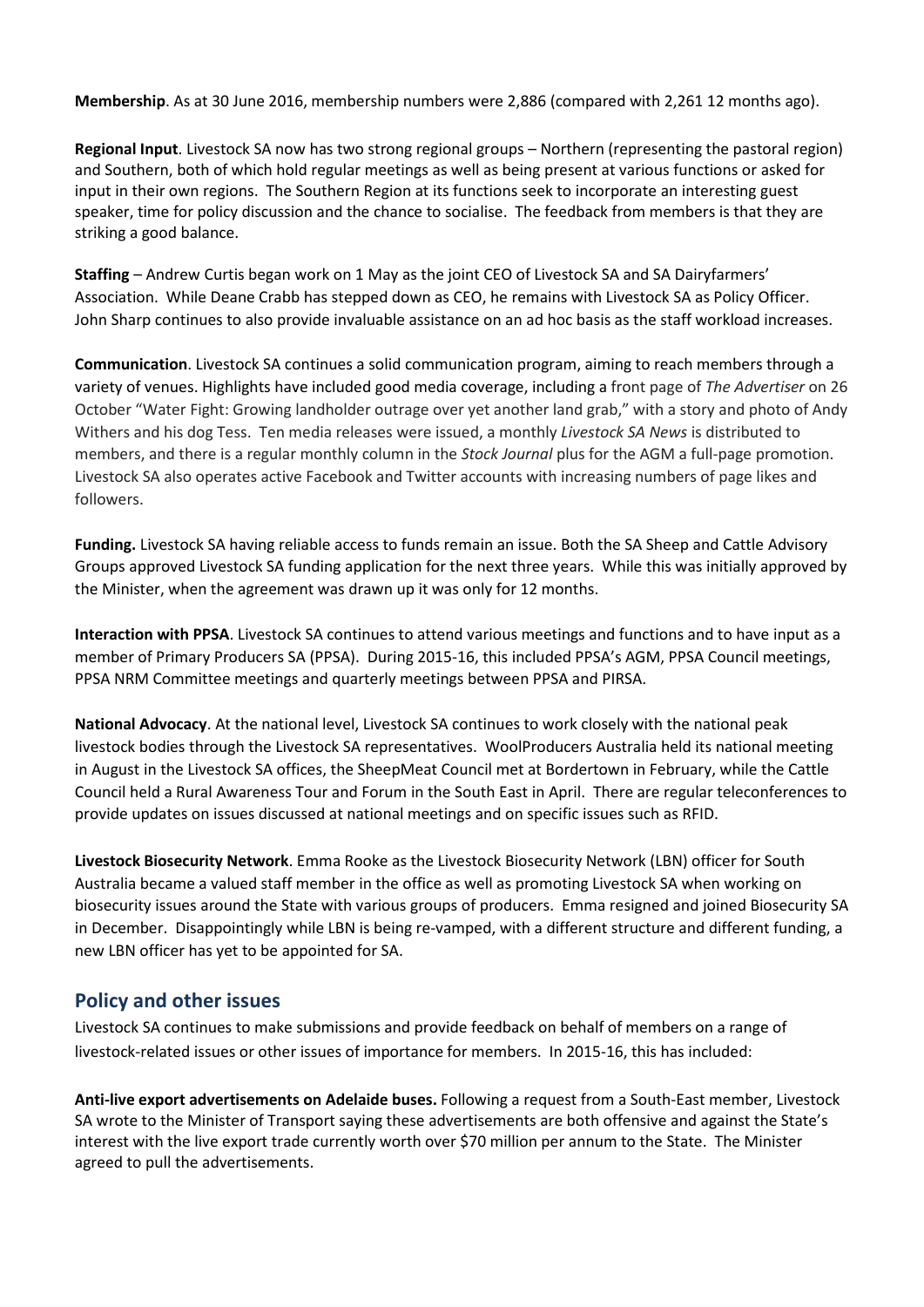**Brands Act.** After much lobbying by Livestock SA and livestock producers around SA, the Government committed to explore whether livestock brands could be attached to PICs. PIRSA is now investigating what technological and financial barriers may exist in attaching brand diagrams to PIC records and is working with Livestock SA on a process for inclusion of brands and ear marks in PIC database.

**Drought.** Livestock SA continued to push for meaningful drought support in the South East. New drought concessional loans were announced jointly by the Commonwealth and State Governments. Following a drought forum at Naracoorte in November 2015, Minster Bignell provided a package of support.

**Electoral Boundaries.** Livestock SA Northern Region chair Col Greenfield, chair of Livestock SA Northern Region gave a presentation to the Electoral District Boundaries Commission on 27 June at Port Augusta against putting the pastoral region into one electorate based on Port Pirie as its base. The Commission's draft order has now been released showing virtually no change to the boundaries in this area.

**Farm Management Deposit Reforms.** Livestock SA wrote to the Federal Treasury supporting the changes proposed such as doubling the FMD cap to an \$800,000 limit, allowing FMDs to be used as offset against farm debt, and allowing early withdrawal of funds within 12 months of making a deposit due to drought.

**Fox control.** Livestock SA made a submission to the State Government on its review of its policy on foxes. Livestock SA's survey of livestock producers showed that while it was felt that fox control should be the responsibility of landowners, very few considered current fox control effective. The survey also showed that managers of public land and some landowners do not see control of foxes as a high priority, and in some areas, many landowners are unaware of their responsibilities. The submission suggested that NRM Boards need to take a greater role in advising and assisting landowners in the control of foxes.

**Mount Barker Council.** Livestock SA made comments to the District Council of Mount Barker on their proposed Rural (Primary Production Protection) Development Plan Amendment expressing support for the proposed inclusion of "the right to farm" as a basic principle of the Amendment. Livestock SA also wrote to Minister Rau seeking support for the Mount Barker Amendment to be used in other parts of the State for buffer zones and right to farm.

**NRM levies.** While Livestock SA wrote to all NRM Boards calling for a freeze on NRM levy increases, PPSA lobbied Minister for Sustainability, Environment and Conservation Ian Hunter for an independent review of water planning and management costs as required under the National Water Initiative agreement. While the Minister did not agree to a review, he did allow PPSA to examine the Department's costings.

**Pastoral Board.** The Northern Region has established a Pastoral Task Force to consider changes that are required to make the Pastoral Act more workable.

**Q fever.** Following pressure from the Southern Region, Livestock SA wrote to the Federal Government asking for a new national Q Fever Management Program that would include subsidisation of Q fever vaccinations. After this was rejected, Livestock SA asked the peak bodies to take up this issue and it became an issue during the recent Federal election campaign.

**Radioactive waste.** With considerable opposition to the two sites proposed near Kimba, Livestock SA wrote to the Commonwealth Government asking for these to be removed from the list. **Red meat issues.** Livestock SA made a submission to the Senate Inquiry on the" Effect of market consolidation on the red meat processing sector", highlighting the need for a voluntary prescribed industry code that provides an avenue for producers to seek recourse for instances of uncompetitive or unfair conduct. A submission was also made to the ACCC cattle and beef markets study.

**Regional telecommunications review.** A submission was made to this review outlining members' increasing concern and frustration that regional telecommunications in South Australia are steadily worsening, rather than improving.